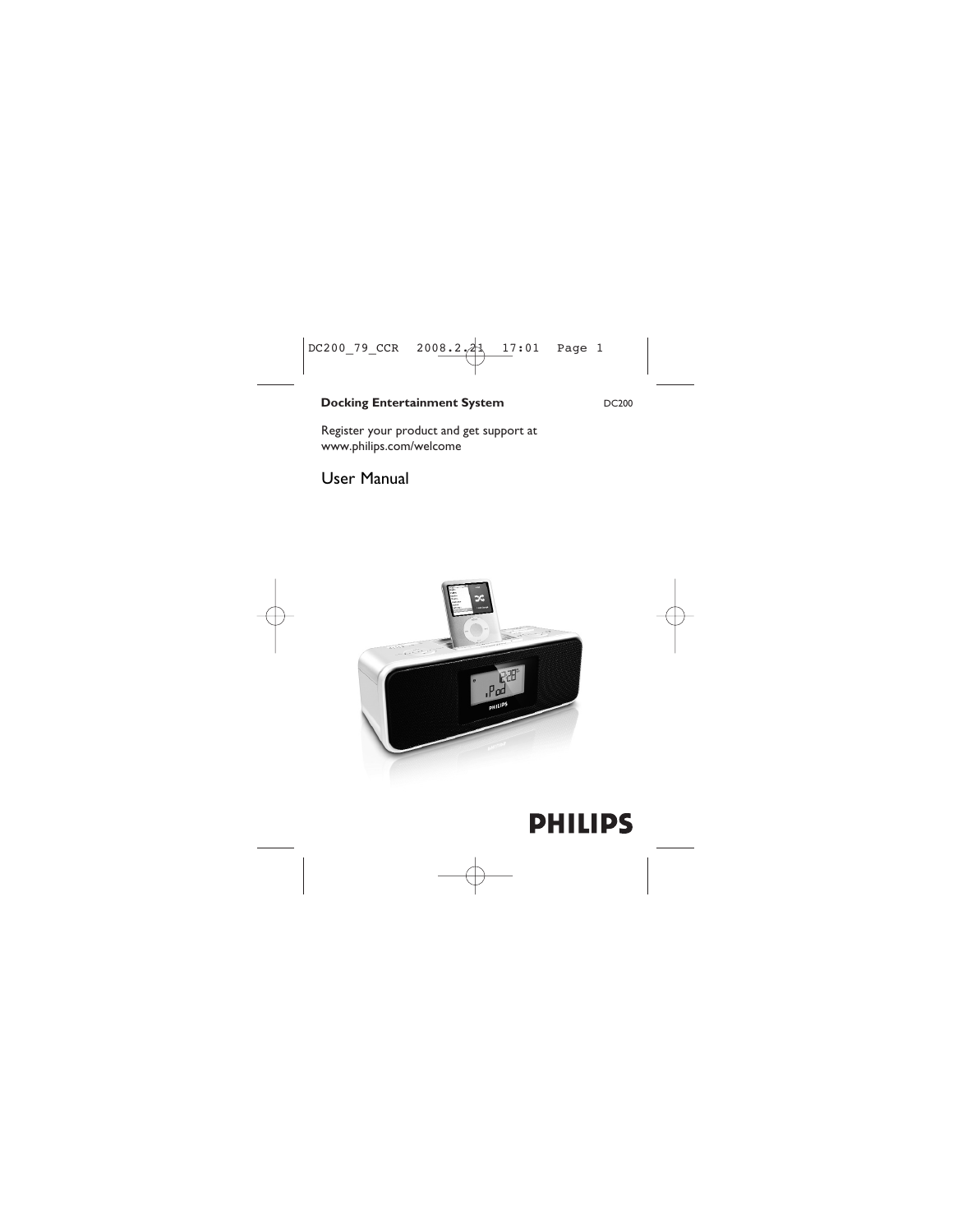



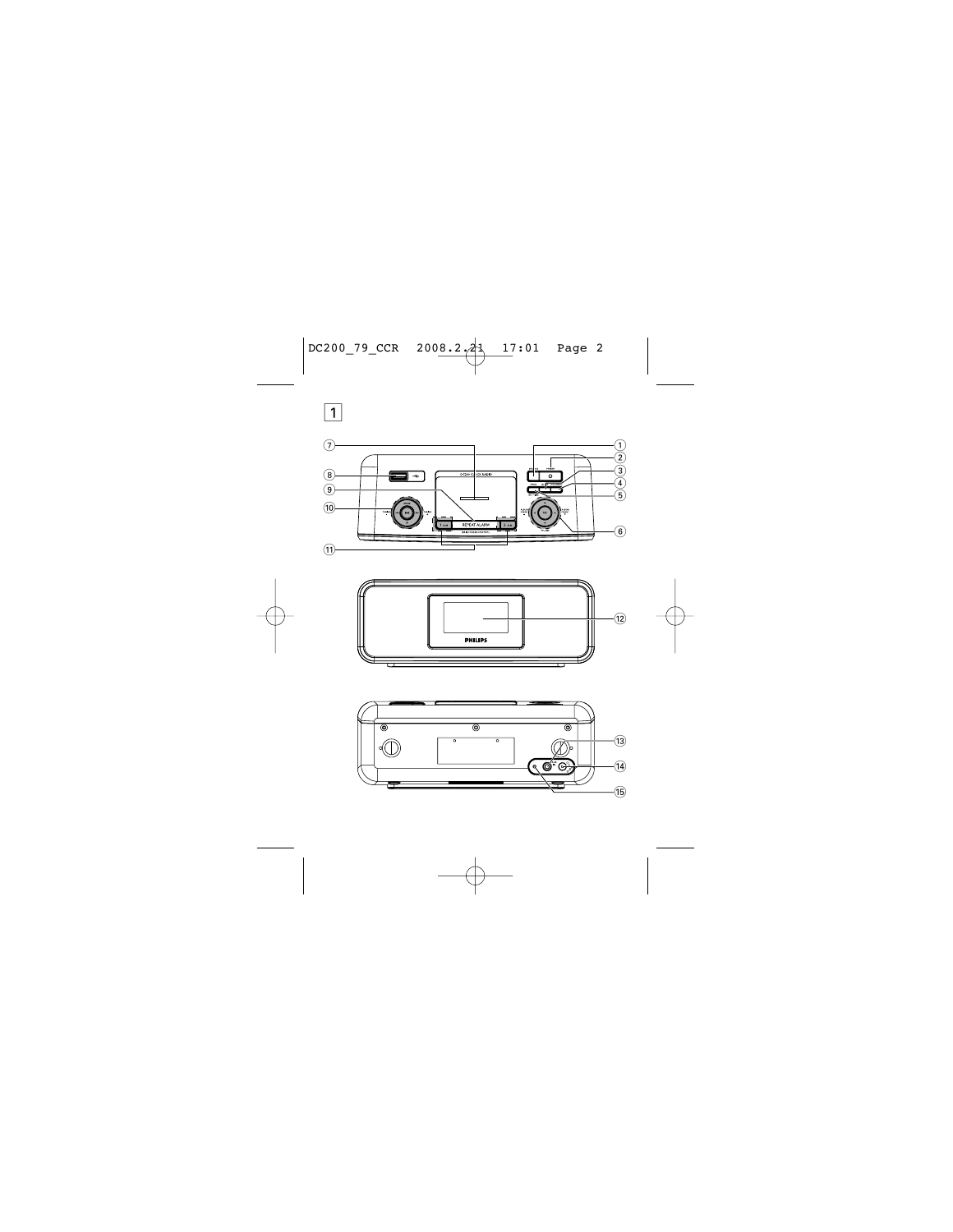



4



2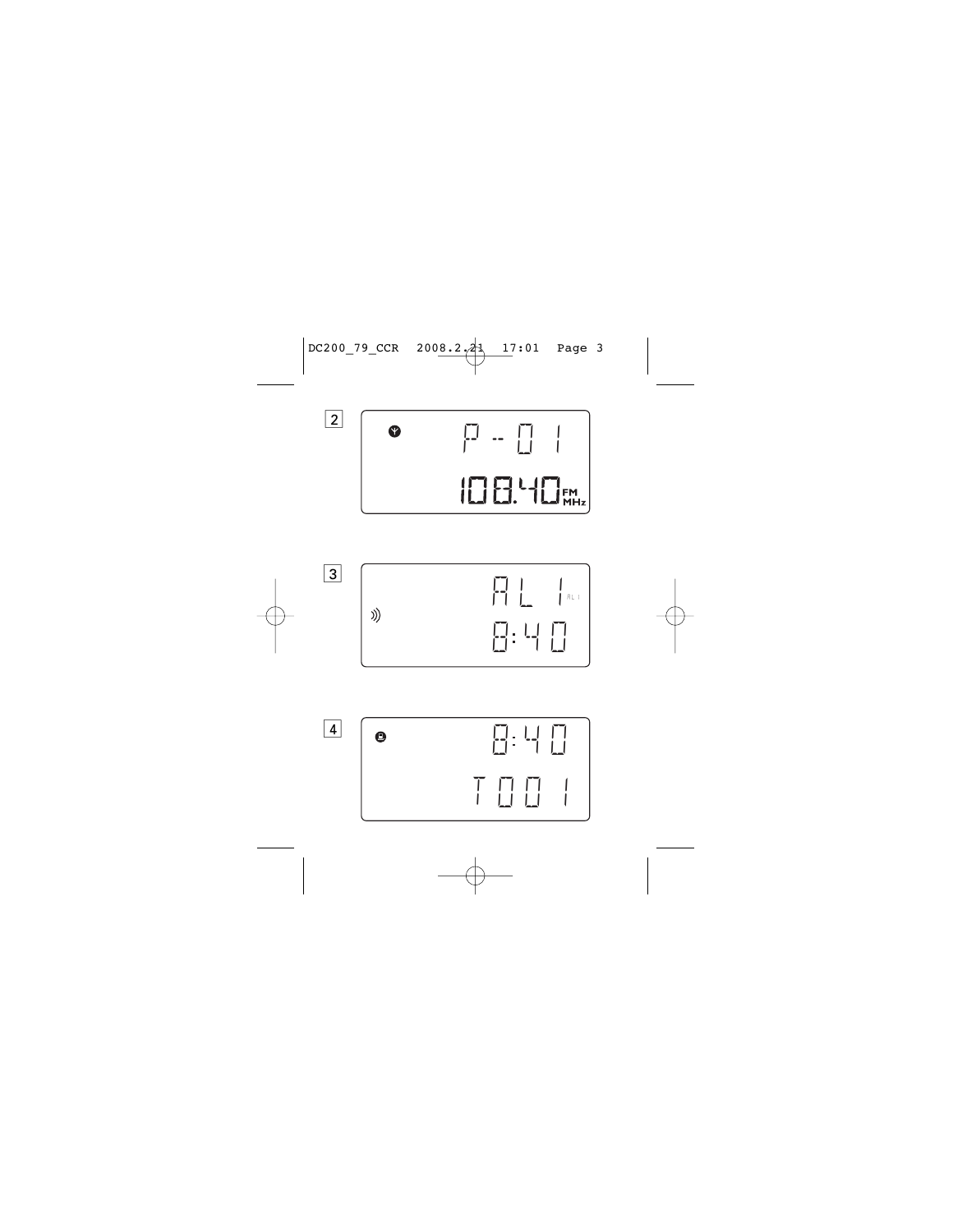## **English**

**Congratulations on your purchase and welcome to Philips! To fully benefit from the support that Philips offers, register your product at www.philips.com/welcome.**

#### **SUPPLIED ACCESSORIES**

- 1 X certified AC/DC 9V adaptor (Brand name: PHILIPS, Model No.: AS140-090-Dw,  $Input: 100-240V \sim 50/60Hz$  0.7A, Output:  $9.0V$  == 1.56A)
- 4 X dock adaptors (for different iPod types)
- 1 X AUX-IN cable

## **CONTROLS (See 11)**

#### 1 **SOURCE**

- selects TUNER/iPod/USB/NATURE/AUX mode
- 2 **POWER**
	- switches the system on or to standby mode
	- stops active alarm for 24 hours
	- deactivates the sleep function
- 3 **SLEEP** 
	- activates/deactivates the sleep function
- 4 **iPod MENU** 
	- enters the iPod menu

### 5 **PROG / SET TIME**

– activates/confirms clock time setting

# $\frac{6}{2}$   $\frac{\triangle}{\sqrt{7}}$  /  $\triangle$  /  $\triangleright$

. navigates in iPod menu

### **ALBUM/PRESET -/+**  $\blacktriangleleft$  **/**  $\blacktriangleright$

- selects a preset radio station
- selects albums in USB mode
- selects time zone in clock mode

## **VOLUME**  $\angle$  **/**  $\angle$

– adjusts the sound level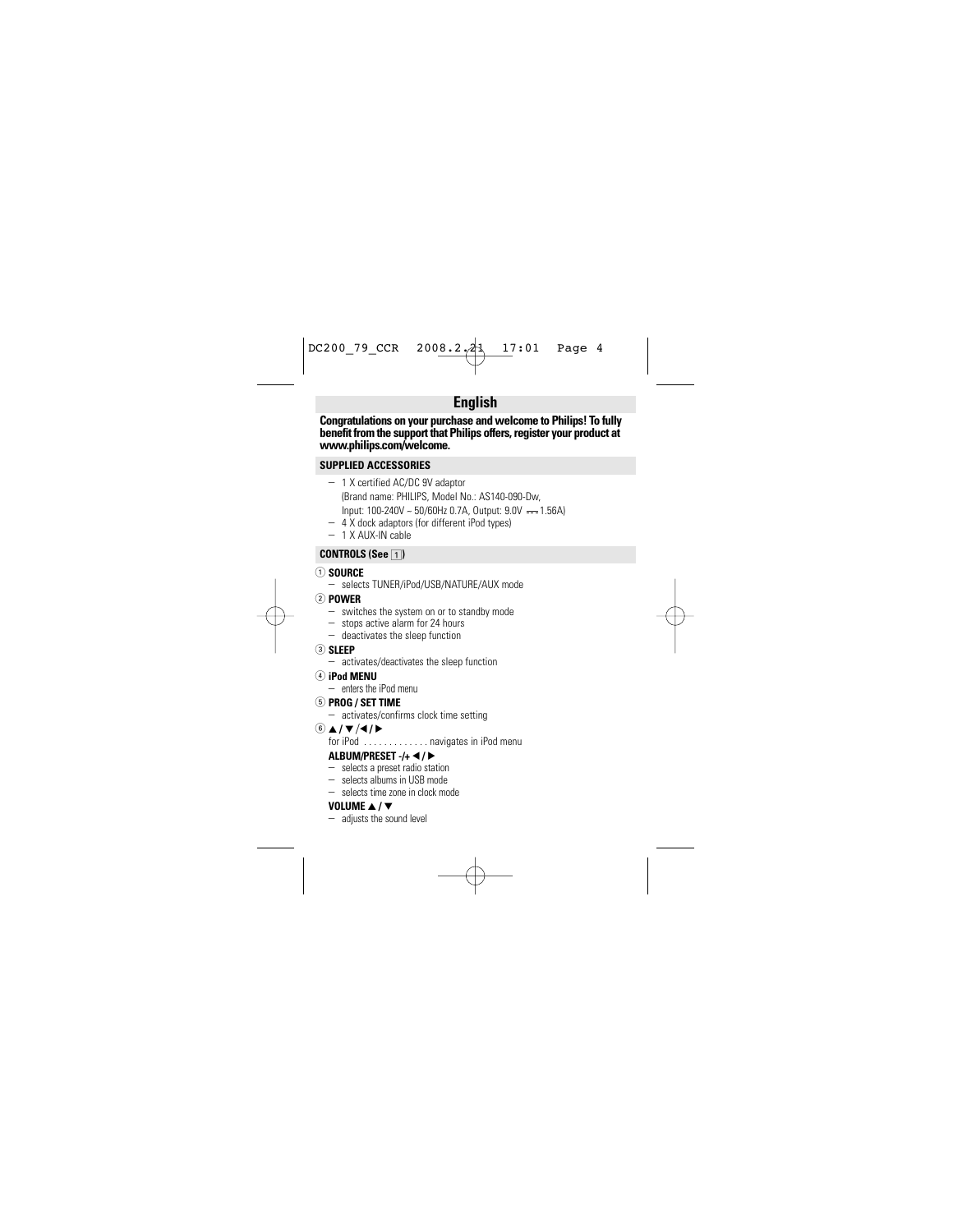#### **OK**

for iPod . . . . . . . . . . . . . .confirms menu selection.

#### 7 **Dock connector**

– connects iPod player

#### 8 **USB jack**

– connects an external USB mass storage device

#### 9 **REPEAT ALARM / BRIGHTNESS CONTROL**

- switches off the alarm for a 9 minute period
- changes the brightness of the display illumination

### **10 TUNING**  $\blacktriangleleft$  **/**  $\blacktriangleright$

- adjusts clock/alarm time
- tunes to radio stations
- selects previous/next tracks in the iPod/USB mode
- fast searches forward/backward in the iPod/USB mode

## **MODE**

– selects different play modes: e.g. REPEAT or SHUFFLE (random order).

#### $\mathbf{H}$

– starts/pauses playback in the iPod/USB mode

## 9

– stops playback in the iPod/USB mode

- ! **1 ALM / 2 ALM**  activates/confirm alarm 1/alarm 2 time setting
	- displays alarm 1/alarm 2 time
	- switches off alarm 1/alarm 2 time

## @ **DISPLAY**

– shows clock/alarm times and status of the set

#### # **AUX IN jack (3.5 mm)**

- connects to external audio source
- \$ **POWER jack**
	- socket for AC/DC 9V adaptor
- % **Pigtail**
	- improves FM reception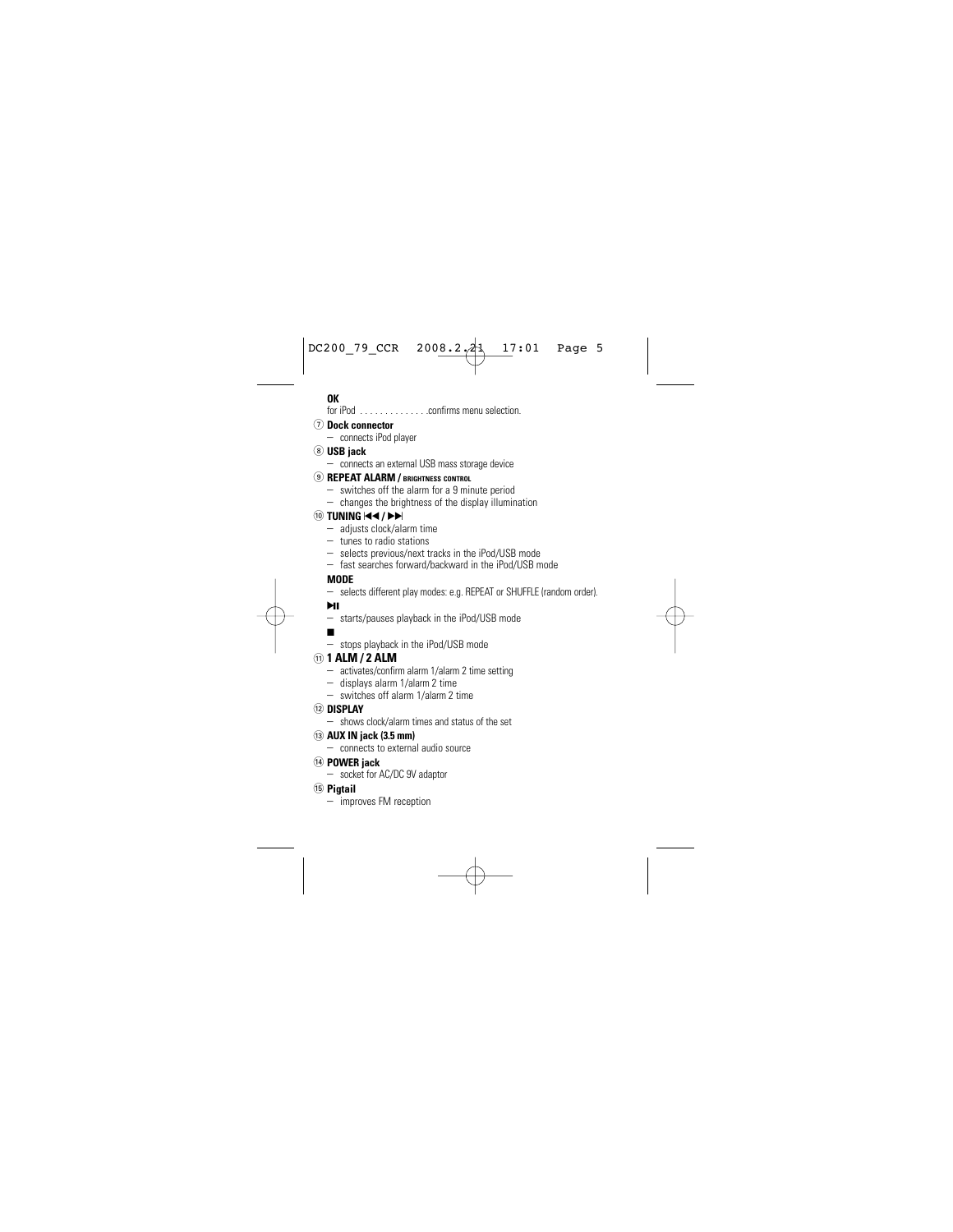#### **POWER SUPPLY**

#### **Mains adaptor**

*1* Connect the mains adaptor to the set's **DC 9V** socket and to the power socket.

*Helpful hints: To avoid damage to the set, use only the adaptor supplied!*

#### *The power rating is located on the bottom of the set.*

#### **SELF-POWERED BACK-UP**

The self-powered back-up conveniently allows your alarm and clock time settings to be stored for **up to 10 minutes** when there is a power interruption e.g. AC power failure. The complete clock radio and backlight illumination will be switched off.<br>If power supply returns after 10 minutes and the display shows:

• clock time blinking - indicates you need to re-adjust the clock time.

#### **BASIC OPERATION** .

## **Switching on the system**

- 
- Press **POWER**.<br>→ The system will switch to the last selected source.

#### **Switching the system to standby mode**

• In any source mode, press **POWER**.

#### **Illumination brightness**

Press **REPEAT ALARM / BRIGHTNESS CONTROL** once or more.

• The brightness of the display can be adjusted:

*Bright* → *Low* → *Off* → *Bright* 

#### **SETTING THE CLOCK**

- *1* In standby mode, press and hold **PROG/SET TIME** until clock digits flashes.
- *2* Hold down or press **III /** > DI repeatedly to set and adjust the hours.<br>*3* Press PROG/SET TIME to confirm.
- 
- **3** Press **PROG/SET TIME** to confirm.<br>→ The clock digits for the minutes flash.
- *4* Hold down or press  $\blacktriangleleft$  /  $\blacktriangleright$   $\blacktriangleright$  repeatedly to set and adjust the minutes.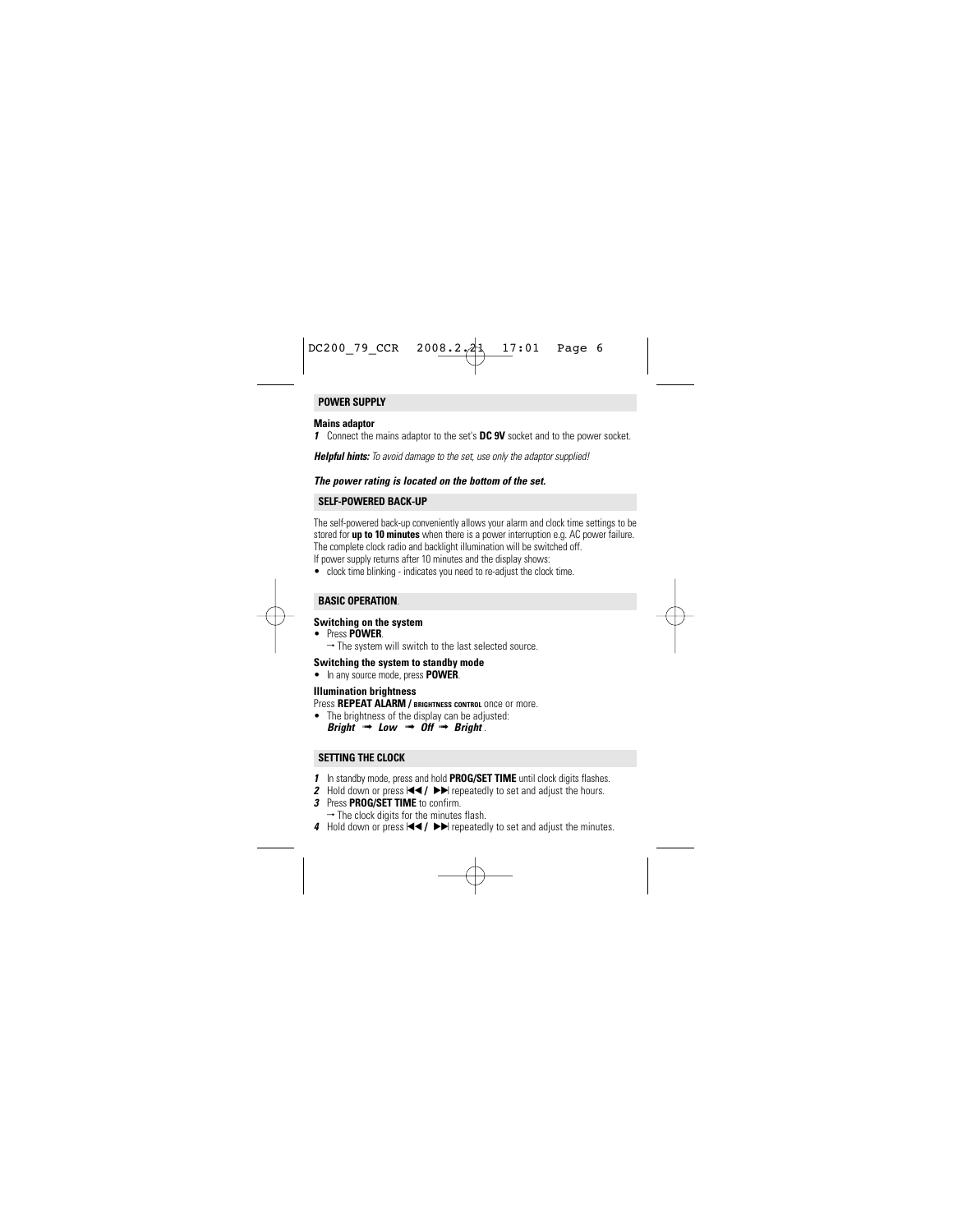- *5* Press **PROG/SET TIME** to confirm.
- *6* In clock mode, press ALBUM/PRESET -/+ ◀/► to set your time zone.
- *7* To zoom in/out the clock display, press **MODE** in clock mode.

#### **TUNER**

- *1* Press **SOURCE** repeatedly to switch on the radio (FM only).
	- → Display shows the radio frequency of the last selected waveband. Your preset station is also shown if you are listening to a preset. (*See* 2)
- **2** Adjust the sound using **VOLUME** ▲ /▼
- **3** To select preset stations, press **ALBUM/PRESET** -/+ ◀/▶ once or repeatedly.

### **TUNING TO RADIO STATIONS**

- **1** Press and hold **↓**  $\blacktriangleleft$  /  $\blacktriangleright$   $\blacktriangleright$  until the frequency in the display starts changing.
	- → After the system tunes to a station of sufficient reception, display shows its frequency.
- To tune to a weak station, press  $\leftarrow$  /  $\rightarrow$   $\rightarrow$  briefly and repeatedly until an optimal reception is found.

#### **To improve reception (FM):**

Extend and position the pigtail fully to obtain optimum reception.

### **STORING AND USING PRESET STATIONS**

You can store up to 20 FM radio stations in the memory.

- *1* Tune to your desired station (see TUNING TO RADIO STATIONS).
- *2* Press **PROG** to activate the programming, and then press **ALBUM/PRESET -/+** 1 **/** 2 to select a desired preset number.
- *3* Press **PROG** again to confirm.
- *4* Press **ALBUM/PRESET** -/+ ◀/ ▶ to listen to a preset station.

#### **AUTOSTORE: Automatic programming**

*1* Press and hold **PROG** for more than two seconds. →Available radio stations will be automatically stored.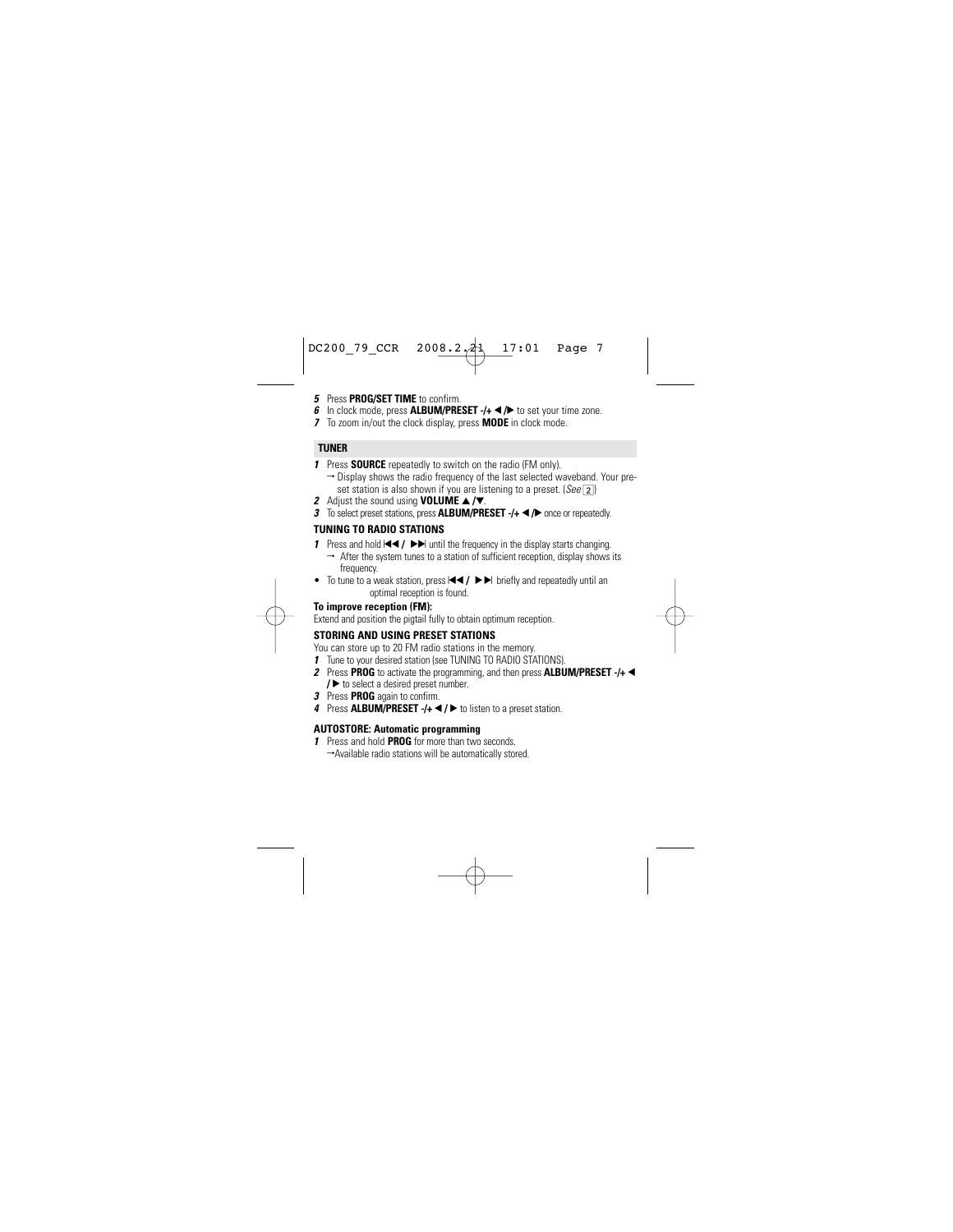#### **USING THE ALARM**

#### **GENERAL**

Two different alarm times can be set. This can be useful when you need to be woken up at a different time e.g. during the week and at the weekend, and you can set different wake-up modes:

- Tuner mode.
- iPod/USB mode
- Nature sound mode.
- Buzzer mode. The gentle wake buzzer alarm increases its beep tone frequency within seconds.

#### **SETTING THE ALARM TIME AND MODE (See** 3**)**

- *1* In any mode, press and hold **1 ALM** or **2 ALM** for two seconds.
	- → **AL1** / **AL2** icon and the hour digits flash.
- **2** Hold down or press  $\blacktriangleleft$  /  $\blacktriangleright$  repeatedly to set and adjust the hours.
- *3* Press **1 ALM** or **2 ALM** to confirm.
	- → **AL1** / **AL2** icon and the minutes digits flash.
- *4* Hold down or press  $\left\{ \blacktriangleleft \right\}$   $\blacktriangleright$  repeatedly to set and adjust the mintues.
- *5* Press **1 ALM** or **2 ALM** to confirm.
	- $\rightarrow$  The icon for the current alarm mode flashes.
- *6* Press **EEE** *PDI* / SOURCE repeatedly to select your desired alarm mode.
- For Nature sound mode, press **ALBUM/PRESET**  $\rightarrow$  1 **+**  $\rightarrow$  to select your desired nature sound track.
	- → At the set alarm time, the selected sound source or buzzer will switch or automatically.

#### *Helpful hints:*

- *If you have selected TUNER alarm mode*, *make sure you have properly tuned to a station before turning off the set.*
- *If you have selected iPod/USB alarm mode*, *make sure you have connected the compatible iPod player or USB device, or the buzzer mode will be selected automatically.*
- *To check the alarm time setting for* **AL1** *or* **AL2,** *press* **1 ALM** *or* **2 ALM***.*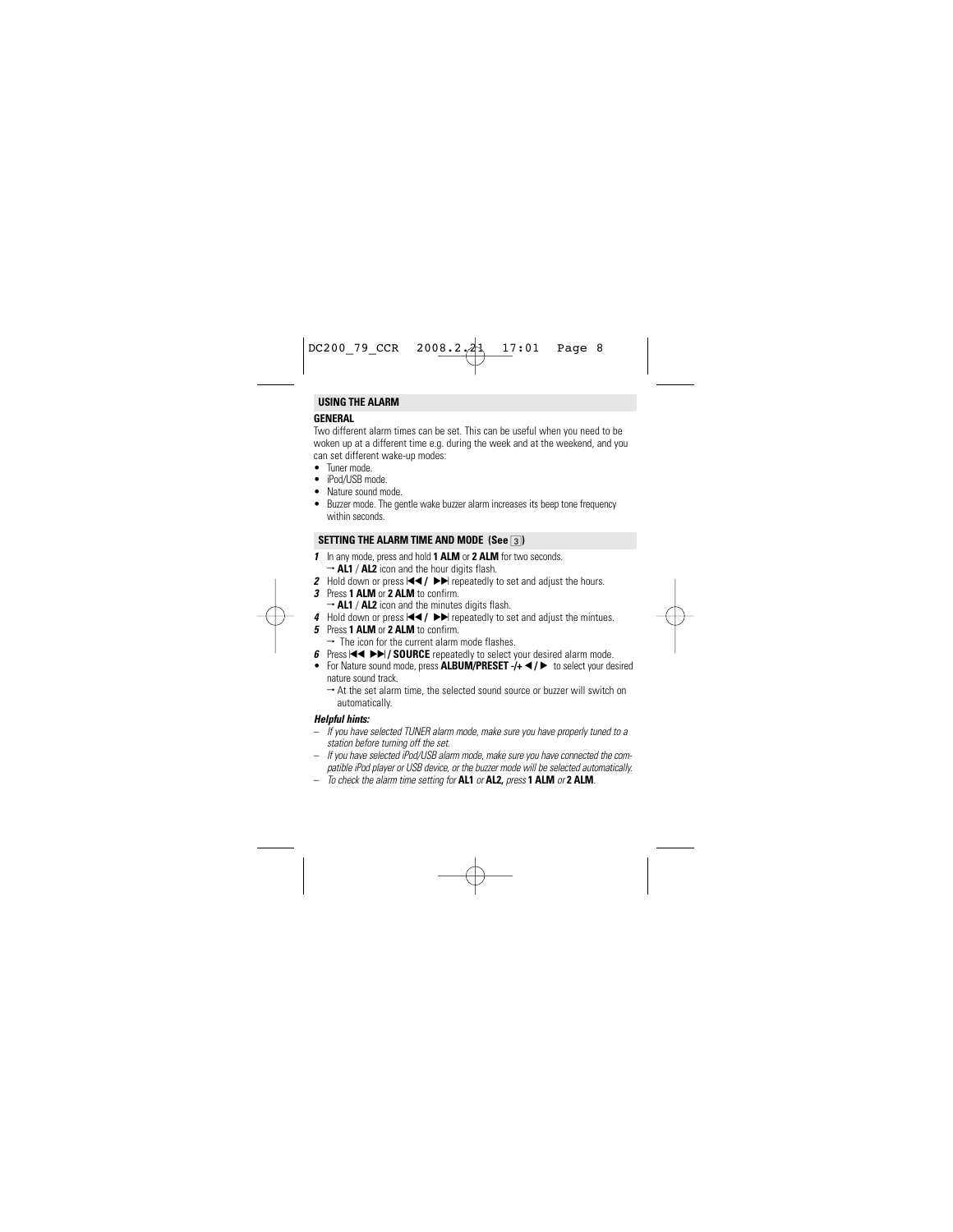#### **SWITCHING OFF THE ALARM**

There are three ways of switching off the alarm. Unless you cancel the alarm completely, the **24-hour ALARM RESET** will be automatically selected after 59 minutes from the time your alarm first goes off.

#### **24 HOUR ALARM RESET**

If you want the alarm mode to be stopped immediately but also wish to retain the same alarm setting for the following day:

• Press **POWER** or **1 ALM / 2 ALM**.

#### **REPEAT ALARM**

This repeats your alarm call at 9 minute intervals.

- During the alarm call, press **REPEAT ALARM / BRIGHTNESS CONTROL**.
	- → Display shows **AL1** or **AL2** flashing during a repeat alarm.
- Repeat if desired (up to a maximum of 6 times).

#### **CANCELING THE ALARM COMPLETELY**

• Press **1 ALM** or **2 ALM** button once or more until **AL1** or **AL2** disappears.

### **DOCK (See**  $\boxed{4}$ **)**

By connecting the iPod to your DC200, you can listen to the music stored in iPod player through the powerful speakers of the set.

#### **COMPATIBLE PORTABLE PLAYERS**

• Most Apple iPod models with 30-pin dock connector as follows: iPod Touch 4GB/8GB, 20GB, 40GB, iPod Photo 20GB/30GB/40GB/60GB, iPod Video 30GB/60GB/80GB, iPod Classic 80GB/160GB, Mini and Nano.

#### **DOCK ADAPTORS**

Before plugging your player in the dock, snap the suitable dock adaptor into the dock to provide a snug fit for the player to be docked.

#### **Selecting the correct dock adaptor**

• For the iPod dock, 4 dock adaptors of different type, as indicated at the back of the adaptor, are included to fit the following iPod: iPod Touch 4GB/8GB, 20GB, 40GB, iPod Photo 20GB/30GB/40GB/60GB, iPod Video 30GB/60GB/80GB, iPod Classic 80GB/160GB, Mini and Nano.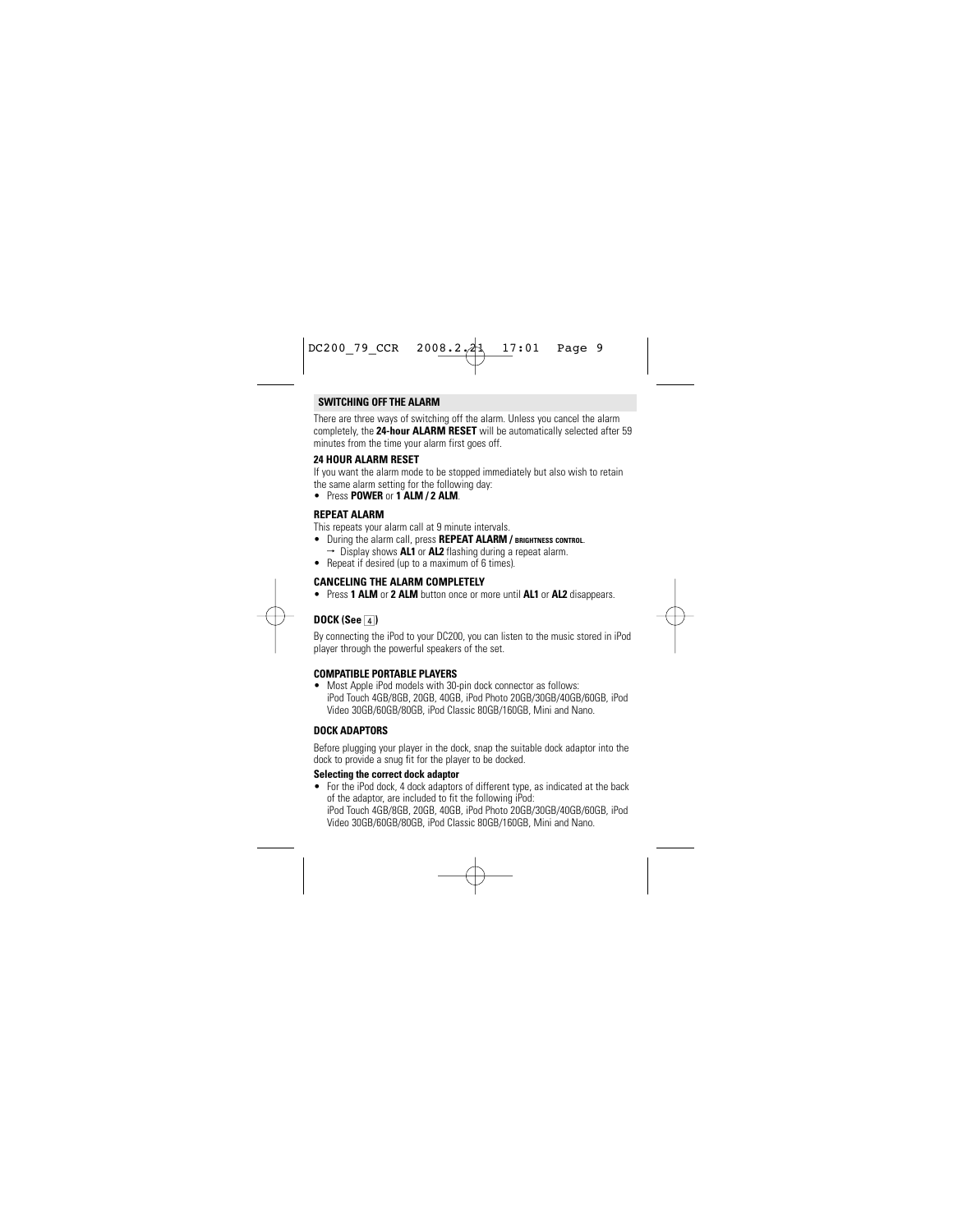#### **PLAYING iPod USING DC200**

- **1** Remove the top cover of dock.
- *2* Snap the compatible iPod into the dock connector.
- *3* Press **SOURCE** repeatedly to switch on the iPod mode.
- Make sure that you have powered on Apple iPod before selecting iPod source.  $\rightarrow$  On the DC200's display, "iPod" is displayed when iPod is connected.
- *4* The connected iPod player will play automatically.

Notes:

- *By using the buttons (* 2;*,* ¡1*,* 2™ *and VOLUME ) on the DC200, the following playback features are available: Play/Pause, selecting next/previous track, fast forwarding/rewinding and changing volume.*
- *The buttons (* 2;*,* ¡1*,* 2™ *and VOLUME ) on the DC200 can work only with playback of the audio contents stored on the docked player.*
- *To navigate the iPod menu, you may use iPod MENU,* 34 *and OK buttons on the set.*
- *– When you press <i>iPod MENU* in *iPod mode*, **4** ▶ ▲ ▼ and *OK buttons first perform the navigation function, and then restore the original functions.*
- *For iPod operations and features, refer to the user manual of your iPod player.*
- *This set does not support iPod video output.*

#### **Using USB connectivity**

- DC200 is fitted with a USB port on the top panel, offering a plug and play feature which allows you to play, from your DC200, digital music and audio contents stored on a USB mass storage device.
- Using a USB mass storage device, you can also enjoy all the features offered by DC200.

#### **Compatible USB mass storage devices**:

With the DC200, you can use

- USB flash memory (USB 2.0 or USB 1.1)
- USB flash player (USB 2.0 or USB 1.1)
- USB device which requires driver installation under Windows XP is not supported.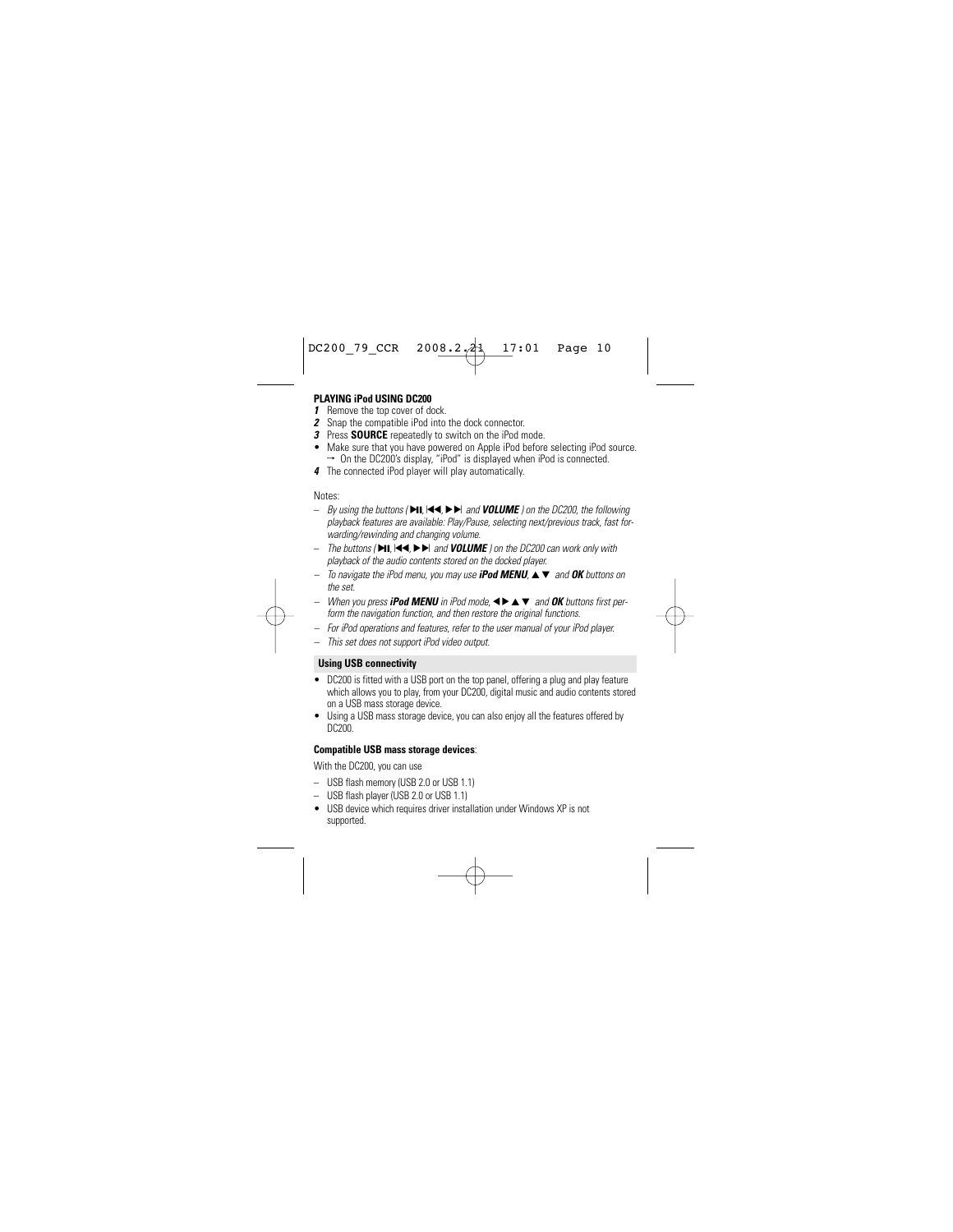Notes:

In some USB flash players (or memory devices), the stored contents are recorded using copyright protection technology. Such protected contents will be unplayable on any other devices (such as DC200 device).

#### **Supported formats**:

- USB or memory file format FAT12, FAT16, FAT32 (sector size: 512 65,536 bytes)
- MP3 bit rate (data rate): 32-320 kbps and variable bit rate
- WMA v9 or earlier
- Directory nesting up to a maximum of 8 levels
- Number of albums: maximum 99
- Number of tracks: maximum 999
- ID3 tag v2.0 or later
- File name in Uicode UTF8 (maximum length: 128 bytes

- **The system will not play or support the following:** Fmpty albums: an empty album is an album that does not contain MP3/WMA files. and will not be shown in the display.
- Non-supported file formats are skipped. This means that e.g.: Word documents .doc or MP3 files with extension. dlf are ignored and will not be played.
- AAC, WAV, PCM. NTFS audio files
- DRM protected WMA files
- WMA files in Lossless format

### **PLAYING A USB MASS STORAGE DEVICE**

- *1* Make sure your DC200 is being powered on by AC mains.
- *2* Press **SOURCE** repeatedly to select the USB mode.
- 3 Plug a compatible USB mass storage device to DC200's USB port marked  $\leftarrow$ . If needed, use a suitable USB cable to connect between the device and DC200's USB port.
	- $\rightarrow$  The device will automatically power on.
	- If the device is not powered on, turn on the power manually, then re-connect it.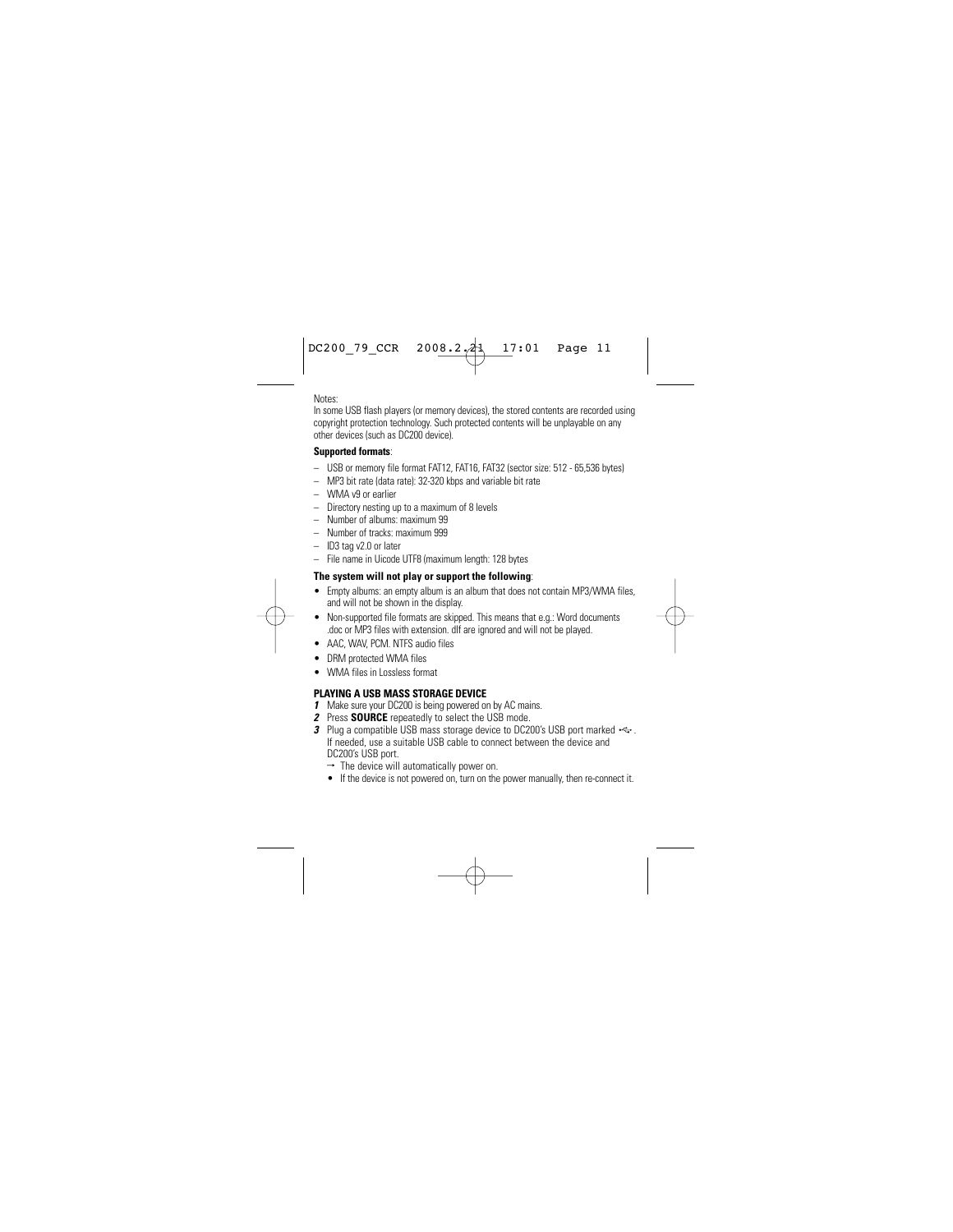#### **PROGRAMING TRACK NUMBERS**

- **1** Press  $\blacksquare$  to stop the playback.
- *2* Press **PROG** to enter the programming mode.
	- $\rightarrow$  The current album number flashes.
- *3* Press III /  $\blacktriangleright$   $\blacktriangleright$  to select a desired album number.
- *4* Press **PROG** to confirm.
	- $\rightarrow$  The current track number flashes.
- *5* Press III /  $\blacktriangleright$  **/** to select a desired track number.
- *6* Press **PROG** to confirm.
- *7* Repeat steps 3-6 to select and store all desired tracks.
- **8** To start playback of your programme, press  $\blacktriangleright$ **II**.

#### *Helpful hints:*

- Up to 999 playable audio files stored on a USB mass storage device can be played on DC200.
- Up to 99 playable albums stored on a USB mass storage device can be selected and displayed on DC200.
- Make sure that file names of MP3 files end with .mp3. and the file names of WMA files end with .wma.
- For DRM protected WMA files, use Windows Media Player 10 (or later) for conversion. Visit www.microsoft.com for details about Windows Media Player and WM DRM (Windows Media Digital Rights Management).
- For USB device playing, if the display shows "OL", it means that the USB device is electrically overloading DC200. You need to change a USB device.

#### **SLEEP**

This set has a built-in sleep timer, which enables the radio to be automatically switched off after a preset period of time.

#### **Setting and switching off SLEEP**

- *1* Set your timer by pressing **SLEEP** repeatedly until the desired timer option appears.  $\rightarrow$  Selections are follows (time in minute):
	- 120=90=60=30=15=OFF=120
- *2* The set will turn off automatically at the selected time.
- *3* To cancel sleep, press either:
	- **POWER**
	- **SLEEP** once or more until **OFF** appears on the display.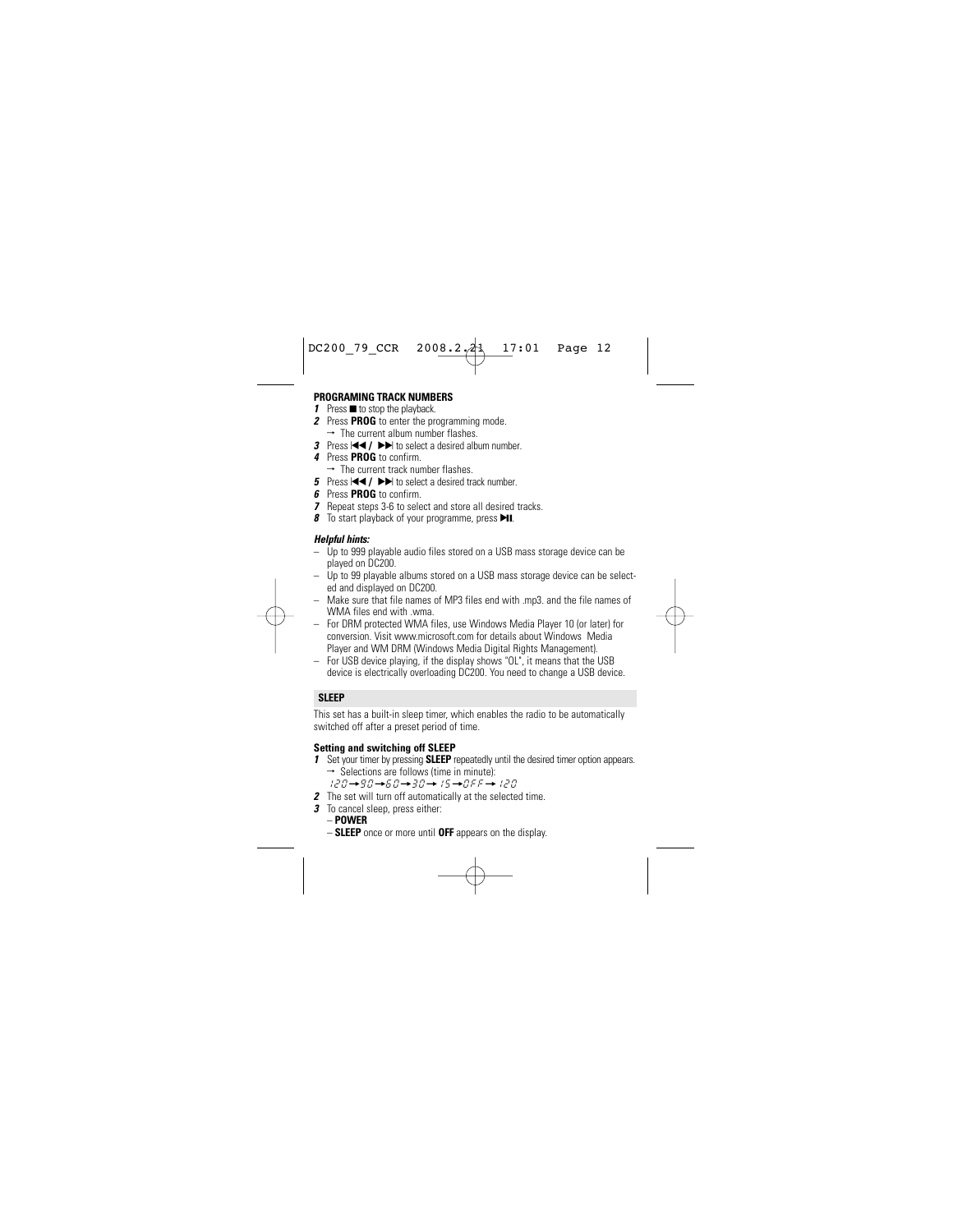*Helpful hints: In standby mode, you can press* **SLEEP** *to switch on the set and directly set the sleep function.*

#### **CONNECTING AN EXTERNAL DEVICE**

You can listen to the sound of the connected external device through your DC200's speakers.

- *1* Press **SOURCE** repeatedly to select AUX mode.
- *2* Use the supplied AUX-IN cable to connect DC200's **AUX IN** jack to an AUDIO OUT or headphone jack on an external equipment (such as CD player, or VCR).

#### **MAINTENANCE & SAFETY**

- Install the unit near the AC outlet and where the AC power plug can be easily reached.
- Where the MAINS plug or an appliance coupler is used as the disconnect device, the disconnect device shall remain readily operable.
- The apparatus shall not be exposed to dripping or splashing.
- Do not expose the set to humidity, rain, sand or excessive heat caused by heating equipment or direct sunlight.
- To clean your set, use a soft damp cloth or chamois leather. Do not use cleaning products, which contain benzene, thinner, etc. as these may harm the housing.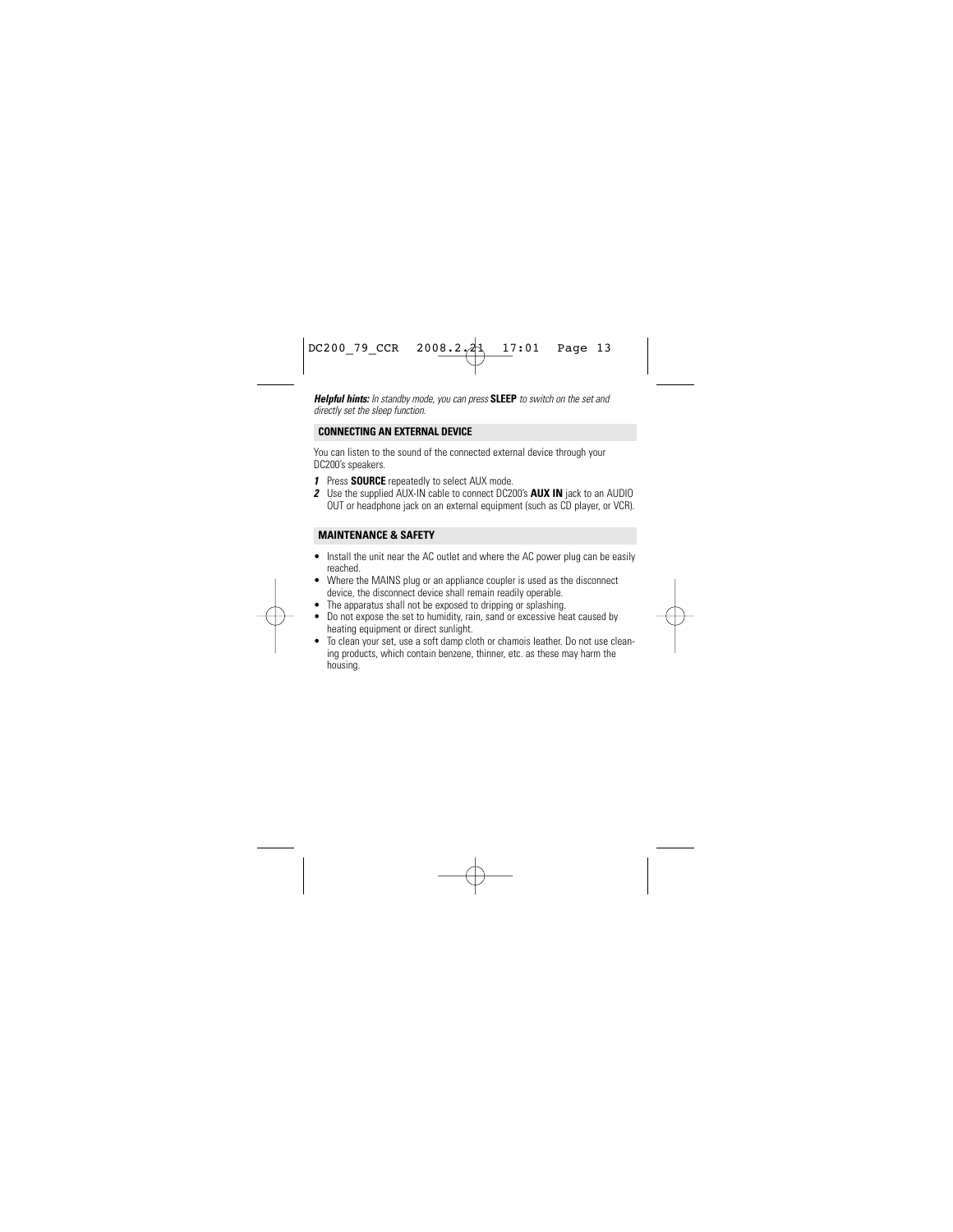#### **Environmental information**

All unnecessary packaging material has been omitted. The packaging can be easily separated into three materials: cardboard, polystyrene and plastic.

Your set consists of materials which can be recycled if disassembled by a specialized company. Please observe the local regulations regarding the disposal of packaging, dead batteries and old equipment.

| <b>Specifications</b>                          |  |
|------------------------------------------------|--|
| Power consumption                              |  |
| Dimensions216 mm $\times$ 80 mm $\times$ 80 mm |  |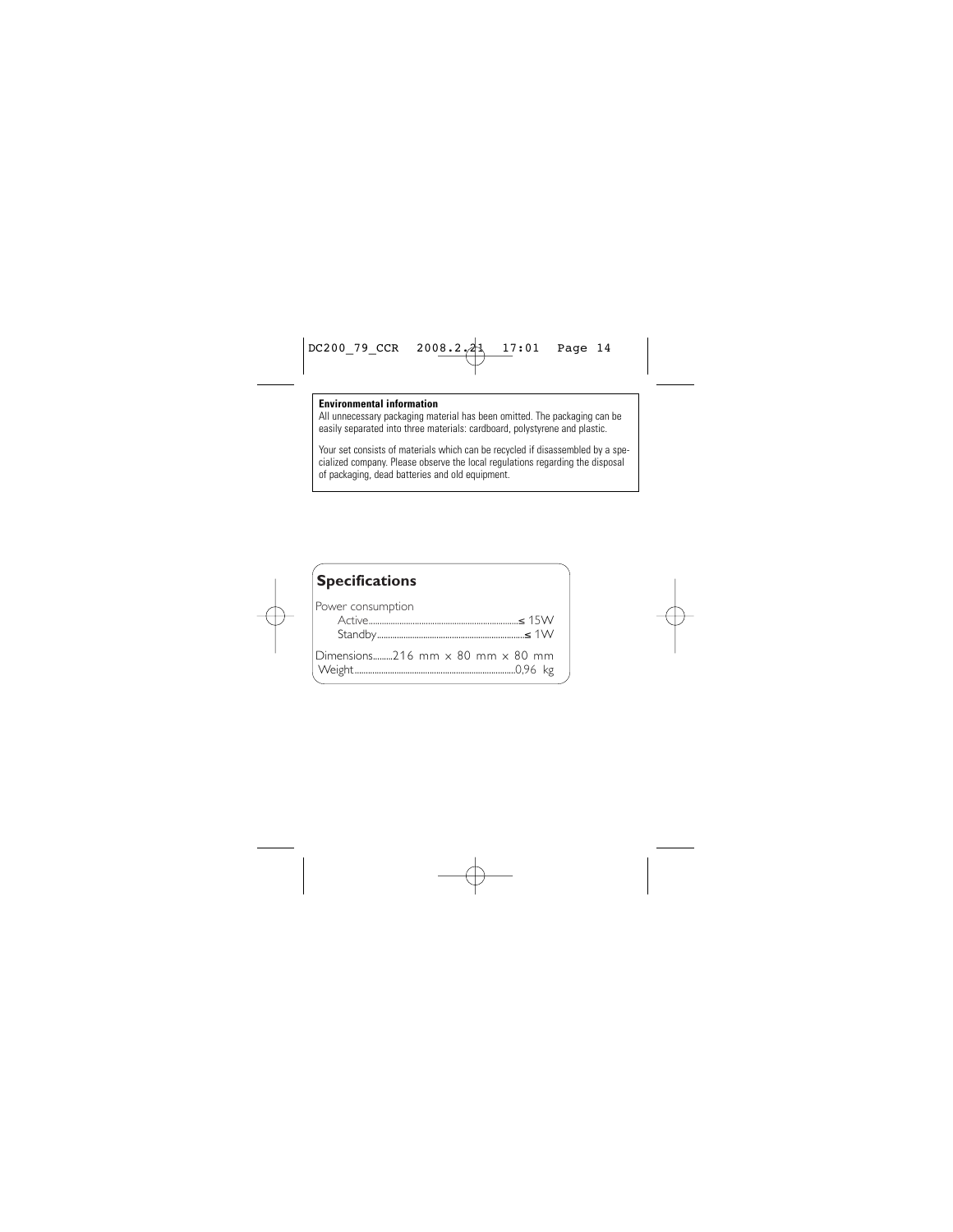#### **TROUBLESHOOTING**

If a fault occurs, first check the points listed below before taking the set for repair. If you are unable to remedy a problem by following these hints, consult your dealer or service centre.

*WARNING: Under no circumstances should you try to repair the set yourself, as this will invalidate the guarantee. Do not open the set as there is a risk of electric shock!*

#### **No sound**

- *Volume not adjusted*
- Adjust the volume

#### **Intermittent crackling sound during FM reception**

- *Weak signal*
- Extend and position the pigtail aerial

#### **The alarm does not function**

- *Alarm time/ mode not set*
- See **SETTING THE ALARM TIME AND MODE**
- *Volume too low for radio*
- Increase the volume

#### **Dock operation**

- *The menu navigation or photo playback of the docked player cannot be carried out through the buttons on DC200.*
- The buttons on DC200 can control playback of audio contents only. To navigate the menu, use the controls on the docked player.
- *Some buttons on DC200 have no function.*
- The buttons ( 2;*,* 9*,* ¡1*,* 2™ and **VOLUME** *)* function only.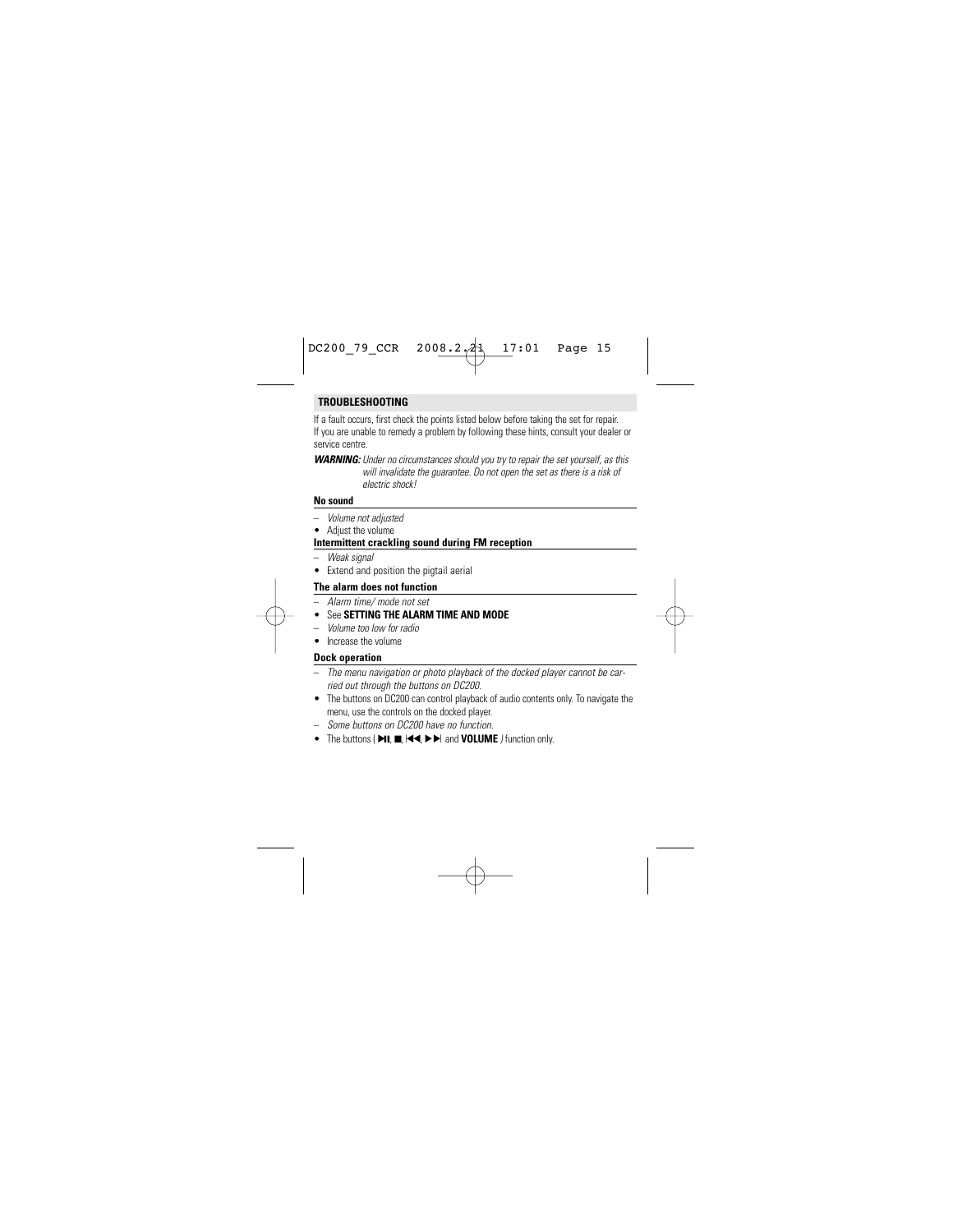**These warranty conditions are valid for the following consumer electronics products: Colour Televisions, Projection TV, Plasma & LCD TV, Video Cassette Recorders, CD Recorders & Players, DVD Players, DVD Recorders, DVD Recorders with HDD, Audio Systems, Home Theatre systems, Digital Set Top Box & Portable Audio products.**

**The benefits given to the purchaser by this warranty are in addition to all other rights and remedies which the purchaser has in respect of the product under the Trade Practices Act or other Commonwealth or State Law.**

Philips Consumer Electronics warrants its products to the purchaser as follows and subject to the stated conditions.

#### **1 Year Free Repair Service - at Philips ASC**

Colour Television, Plasma Television, LCD Television, Projection Televsion, DVDR/VCR Combo, DVD Recorders with Hard Drive, LCD Projectors, Wireless Audio Systems, Audio Systems, Home Theatre Systems & Digital Set-Top-Box.

#### **1 Year free Replacement – at your Retailer**

Portable Audio, MP3 Infotainment products, Video Cassette recorders, DVD Player, DVD/VCR Combo Player, DVD Recorder without HDD & Portable DVD/LCD players.

#### **Conditions of Repair Warranty**

- **1.** All claims for warranty service should be made to your nearest Philips Authorised Service Centre or the Philips Technology Care Centre. Reasonable evidence of date of purchase must be provided.
- **2.** This warranty extends only to defects in material or workmanship occurring under normal use of the product when operated in accordance with the instructions.
- **3.** If a replacement product is supplied under the repair policy it is warranted, under this warranty, for the remainder of the warranty of the original purchased product only.
- **4.** Home service is provided only within the normal service area of one of our recommended Authorised Service Centres (ASC). It will be provided for television receivers only with a screen side of 67cms or above (product includes CRT LCD TV, PTV, and Plasma TV). Televisions with screen side less than 67cms and all other products types are to be taken or sent by the consumer to the workshop of your nearest Authorised Service Centre, at the Consumer's expense.
- **5.** This Manufacturers Warranty is limited to 3 months for the above listed Consumer Electronics products if used in commercial applications.
- **6.** Philips may, at its discretion choose to replace rather than repair any product covered by this warranty.
- **7.** Product accessories are covered by the same warranty period. Please contact the Philips Technology

Care Centre for free replacement of faulty accessories.

**8.** This Manufacturers Warranty is neither transferable nor valid in countries other than Australia.

#### **This warranty does not cover:**

**a)** Mileage or travel outside the normal service area covered by selected Authorised Service Centre.

**b)** Service costs arising from failure to correctly adjust the controls of the product or to observe the instructions, or inspections that reveal that the product is in normal working order.

**c)** Product failures caused by misuse, neglect, accidental breakage, transit damage, inexpert repairs or modification by un-authorised persons, external fires, lightning strikes, floods, vermin infestation or liquid spillage.

- **d)** Cleaning of video or audio heads.
- **e)** Inadequate receiving antennae.

**f)** Replacement of worn or used batteries or other consumables.

**g)** Consumer products used in commercial applications (This warranty is limited to 3 months only).

**h)** Second hand products.

#### **The conditions contained in this warranty card replace and override the provision of the Philips World-Wide Guarantee for products purchased in Australia and used in Australia.**

Service is provided through more than 100 accredited Authorised Service Centres throughout Australia. For direct contact with the nearest recommended Authorised Service Centre in capital & regional cities/towns

#### **Authorised Service Centre Network 1300 361 392**

Customer support is provided in Australia by our trained call centre staff. For assistance with product features and specifications, please call

#### **Technology Care Centre 1300 363 391**

**Please record the following information for your records and keep in a safe place. We recommend retaining your purchase receipt to assist with any warranty claim.**

Model number:..

Serial number:.....

Date of purchase:......

Retailer:.....

#### **Philips Consumer Electronics**

a division of **Philips Electronics Australia Limited** ABN 24 008 445 743, Level 1, 65 Epping Road NORTH RYDE NSW 2113.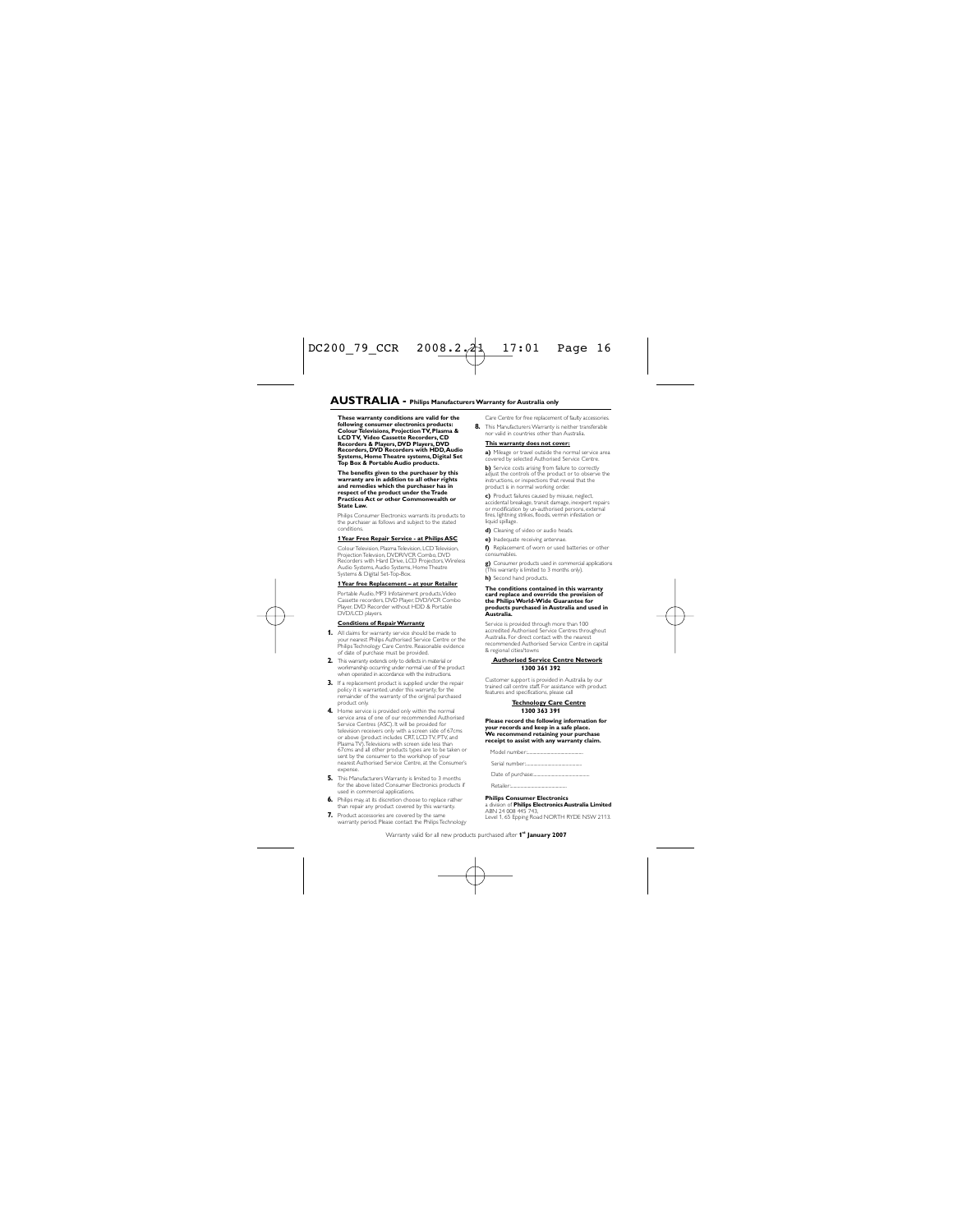#### **NEW ZEALAND - Guarantee and Service for New Zealand**

Thank-you for purchasing this quality Philips product.

Philips New Zealand Ltd guarantees this product against defective components and faulty workmanship for a period of 12 months. Any defect in materials or workmanship occurring within 12 months from the date of purchase subject to the following conditions will be rectified free of charge by the retailer from whom this product was purchased.

#### **Conditions**

- **1.** The product must have been purchased in New Zealand.As proof of purchase, retain the original sales docket indicating the date of purchase.
- **2.** The guarantee applies only to faults caused by defective components, or faulty workmanship on the part of the manufacturer.
- **3.** The quarantee does not cover failures caused by misuse, neglect, normal wear and tear, accidental breakage, use onthe incorrect voltage, use contrary to operating instructions, or unauthorised modification to the product or repair by an unauthorised technician.
- **4.** Reasonable evidence (in the form of a sales docket) must be supplied to indicate that the product was purchased no more than 12 months prior to the date of your claim.
- **5.** In the event of a failure, Philips shall be under no liability for any injury, or any loss or damage caused to property or products other than the product under guarantee.

This guarantee does not prejudice your rights under common law and statute, and is in addition to the normal responsibilities of the retailer and Philips.

#### **How to claim**

Should your Philips product fail within the guarantee period, please return it to the retailer from whom it was purchased. In most cases the retailer will be able to satisfactorily repair or replace the product.

However, should the retailer not be able to conclude the matter satisfactorily, or if you have other difficulties claiming under this guarantee, please contact

**The Guarantee Controller Philips New Zealand Ltd.** 4 **P.O. Box 41.021 Auckland** 3 **(09) 84 94 160 fax** 3 **(09) 84 97 858**